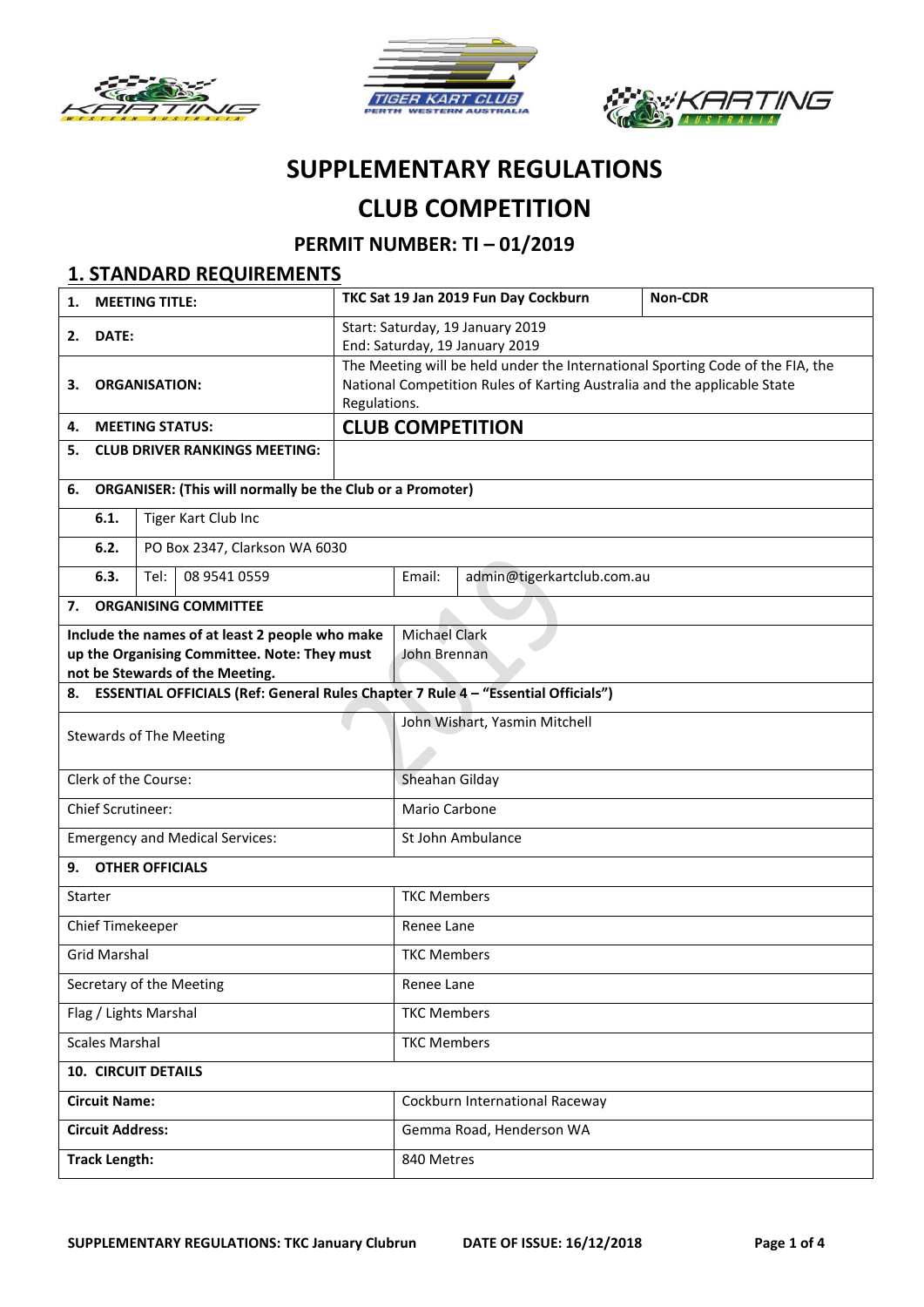





| <b>Direction Of Racing:</b>     |                                                                     | Clockwise                                                                                         |                                                                                                                                                                                                                                                 |                                       |                                                 |  |  |  |  |
|---------------------------------|---------------------------------------------------------------------|---------------------------------------------------------------------------------------------------|-------------------------------------------------------------------------------------------------------------------------------------------------------------------------------------------------------------------------------------------------|---------------------------------------|-------------------------------------------------|--|--|--|--|
|                                 | <b>Track Density:</b>                                               |                                                                                                   | 40                                                                                                                                                                                                                                              |                                       |                                                 |  |  |  |  |
|                                 | <b>Notice Board:</b>                                                |                                                                                                   | Canteen Area                                                                                                                                                                                                                                    |                                       |                                                 |  |  |  |  |
|                                 | <b>Stewards Office:</b>                                             |                                                                                                   |                                                                                                                                                                                                                                                 | Pit Area Adjacent to Canteen          |                                                 |  |  |  |  |
|                                 | <b>Mechanical Breakdown Lane:</b>                                   |                                                                                                   |                                                                                                                                                                                                                                                 | Will not be used at this meeting      |                                                 |  |  |  |  |
|                                 | Parc Fermé:                                                         |                                                                                                   |                                                                                                                                                                                                                                                 | Located Outside Engine Measuring Shed |                                                 |  |  |  |  |
| <b>2. ADMINISTRATION</b>        |                                                                     |                                                                                                   |                                                                                                                                                                                                                                                 |                                       |                                                 |  |  |  |  |
|                                 |                                                                     | The Competition Groups listed below are permitted to compete at this Meeting.                     |                                                                                                                                                                                                                                                 |                                       |                                                 |  |  |  |  |
| <b>COMPETITION GROUPS</b><br>1. |                                                                     | Competition Group names as listed in the 2019 Australian Karting Manual Competition Rules Chapter |                                                                                                                                                                                                                                                 |                                       |                                                 |  |  |  |  |
|                                 |                                                                     | 5 Rule 7 must be used.                                                                            |                                                                                                                                                                                                                                                 |                                       |                                                 |  |  |  |  |
|                                 | <b>Competition Group</b>                                            | <b>Eligible Classes for each Competition Group</b>                                                |                                                                                                                                                                                                                                                 |                                       |                                                 |  |  |  |  |
| Cadet                           |                                                                     | Cadet 9                                                                                           | Cadet 12                                                                                                                                                                                                                                        |                                       | NOTE: Cadet 9 MUST be arranged behind Cadet 12. |  |  |  |  |
|                                 | Junior 4 Stroke                                                     | 4 Stroke Sprint Junior                                                                            |                                                                                                                                                                                                                                                 |                                       |                                                 |  |  |  |  |
|                                 | <b>Junior (Lower Performance)</b>                                   | KA4 Junior Light                                                                                  | KA4 Junior Heavy                                                                                                                                                                                                                                |                                       |                                                 |  |  |  |  |
|                                 | <b>Junior (Higher Performance)</b>                                  | KA3 Junior                                                                                        | <b>KA2 Junior</b>                                                                                                                                                                                                                               |                                       |                                                 |  |  |  |  |
|                                 | <b>Senior 4 Stroke</b>                                              | 4 Stroke Sprint Senior                                                                            |                                                                                                                                                                                                                                                 |                                       |                                                 |  |  |  |  |
|                                 | <b>Senior (Lower Performance)</b>                                   | TaG 125 Restricted Medium                                                                         | <b>TaG 125 Restricted Masters</b>                                                                                                                                                                                                               | TaG 125 Restricted Light              | Sportsman KA3 Senior Combined                   |  |  |  |  |
|                                 |                                                                     | KA3 Senior Light                                                                                  | <b>KA3 Senior Medium</b>                                                                                                                                                                                                                        | <b>KA3 Senior Masters</b>             | KA3 Senior Heavy                                |  |  |  |  |
|                                 | <b>Senior TaG</b>                                                   | TaG 125 Heavy                                                                                     | TaG 125 Light                                                                                                                                                                                                                                   |                                       |                                                 |  |  |  |  |
|                                 | <b>Open Performance</b>                                             | WA Open Performance                                                                               |                                                                                                                                                                                                                                                 |                                       |                                                 |  |  |  |  |
|                                 | $\bullet$<br>into two (2) groups.<br>that Sportsman Class is based. |                                                                                                   | Should a particular Competition Group reach 80% of the Track Density, the Classes in that Competition Group may be split<br>A Sportsman Class approved through State Regulations will be permitted to Compete in the Competition Group on which |                                       |                                                 |  |  |  |  |
| 2.                              | <b>ENTRIES</b>                                                      |                                                                                                   |                                                                                                                                                                                                                                                 |                                       |                                                 |  |  |  |  |
| 2.1 ENTRIES OPEN:               |                                                                     | 19/12/18                                                                                          |                                                                                                                                                                                                                                                 |                                       |                                                 |  |  |  |  |
| 2.2 ENTRIES CLOSE:              |                                                                     | 19/01/19                                                                                          |                                                                                                                                                                                                                                                 |                                       |                                                 |  |  |  |  |
|                                 |                                                                     | In accordance with State Regulations "Late Entries" Will be accepted.                             |                                                                                                                                                                                                                                                 |                                       |                                                 |  |  |  |  |
|                                 | 2.3 LATE ENTRIES                                                    | Note: A surcharge for a Late Entry Will Not apply.                                                |                                                                                                                                                                                                                                                 |                                       |                                                 |  |  |  |  |
| 2.4 LATE ENTRIES CLOSE:         |                                                                     | At the time of Entry Registration Close on the day of the meeting 19/01/2019                      |                                                                                                                                                                                                                                                 |                                       |                                                 |  |  |  |  |
| <b>ENTRY FEE</b><br>3.          |                                                                     |                                                                                                   |                                                                                                                                                                                                                                                 |                                       |                                                 |  |  |  |  |
|                                 |                                                                     |                                                                                                   | 3.1 The Entry Fee for each Competition Group at this Meeting including GST and TDF is as follows:                                                                                                                                               |                                       |                                                 |  |  |  |  |
|                                 | <b>Competition Group Name</b>                                       |                                                                                                   | <b>Entry Fee</b>                                                                                                                                                                                                                                |                                       |                                                 |  |  |  |  |
| Cadet and Junior Groups         |                                                                     |                                                                                                   | \$30                                                                                                                                                                                                                                            |                                       |                                                 |  |  |  |  |
| Senior Groups                   |                                                                     |                                                                                                   | \$40                                                                                                                                                                                                                                            |                                       |                                                 |  |  |  |  |
| Second or Third Groups Entered  |                                                                     |                                                                                                   | \$10                                                                                                                                                                                                                                            |                                       |                                                 |  |  |  |  |
|                                 |                                                                     |                                                                                                   |                                                                                                                                                                                                                                                 |                                       |                                                 |  |  |  |  |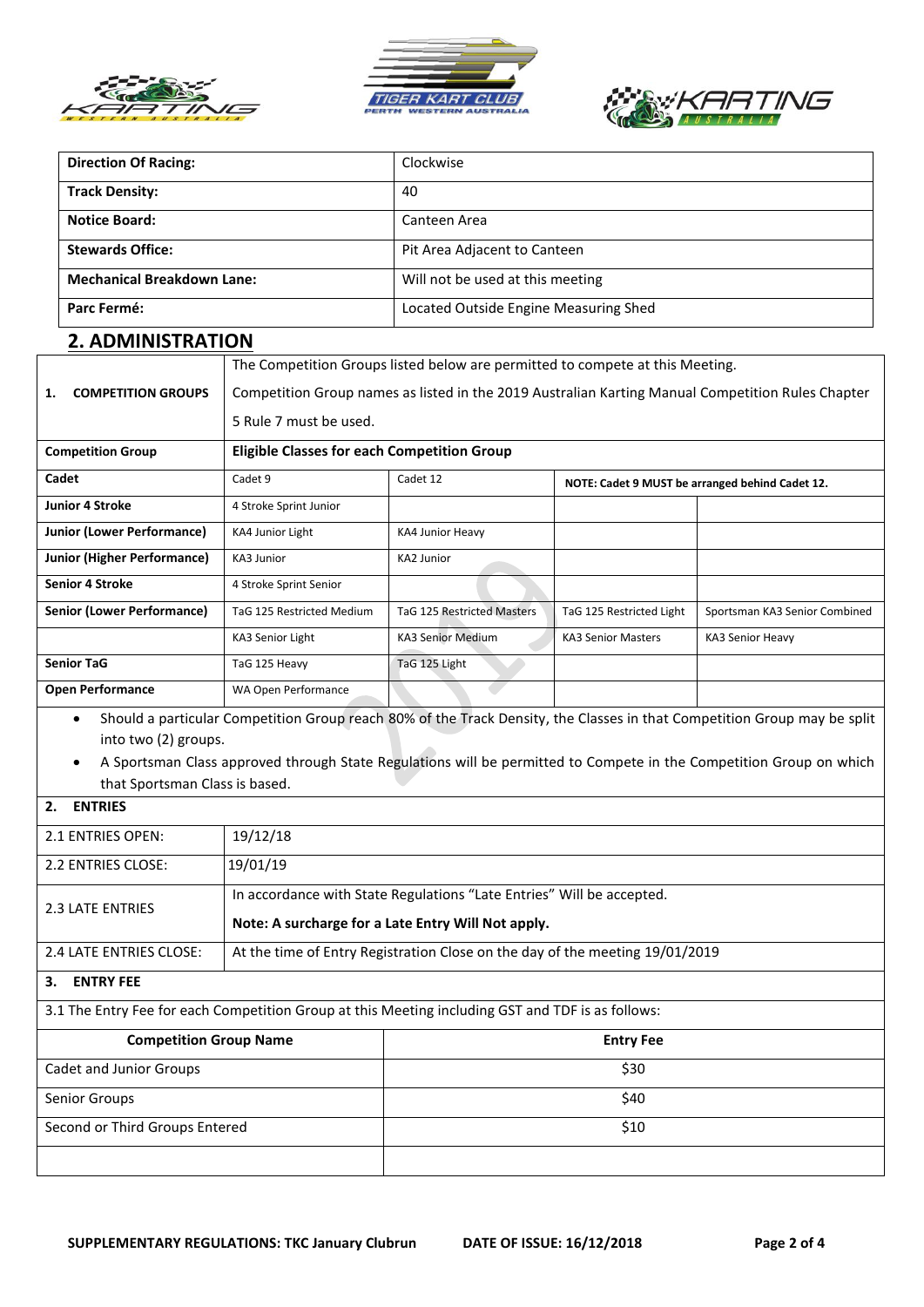





### **4. ENTRY PROCEDURE**

4.1 Each Entry for this Meeting may be made using the CMS as follows:

• Log on to your driver information via<http://www.karting.net.au/>

• Click on the licence and entries icon ( top centre of the screen )

Click on the "Enter a Race Meeting" icon

#### • Enter your log on details

Under 'My Details' functions, choose 'Pre Enter Race Meeting'

• Choose the State in which the Meeting is being held

• Choose the Club who is the Organiser of the Meeting

4.2 Payment of the Entry Fee can be made as follows:

Payment at the Circuit for all entries Will be accepted.

If accepted, the following payment methods are available – Cash on the day – please bring correct change

# **Cash**

#### **5. MINIMUM ENTRIES**

5.1 There is no minimum number of pre-entries which must be received for each Competition Group.

5.2 If insufficient entries are received for a Competition Group to form in its own right, the Competition Group must be

consolidated in accordance with the Competition Rules Chapter 1 – Rule 9.

## **3. COMPETITION**

| If Timed Qualifying occurs (Order of Karts on the grid must be random - no high/low numbers) |                                                                            |  |                                                                                                  |       |              |  |                             |  |        |         |  |
|----------------------------------------------------------------------------------------------|----------------------------------------------------------------------------|--|--------------------------------------------------------------------------------------------------|-------|--------------|--|-----------------------------|--|--------|---------|--|
| <b>FORMAT OF RACING</b><br>1.                                                                |                                                                            |  |                                                                                                  |       |              |  |                             |  |        |         |  |
| 1.1                                                                                          | Qualifying                                                                 |  | There Will be No Timed Qualifying at this Event.                                                 |       |              |  |                             |  |        |         |  |
|                                                                                              |                                                                            |  | If Timed Qualifying occurs (Order of Karts on the grid must be random - no high/low numbers)     |       |              |  |                             |  |        |         |  |
| 1.3                                                                                          | Heats &                                                                    |  | The system of gridding will be in accordance with State Regulations - Club Competition Format 17 |       |              |  |                             |  |        |         |  |
|                                                                                              | Final                                                                      |  | 289 Points System                                                                                |       |              |  |                             |  |        |         |  |
| <b>DISTANCES</b><br>2.                                                                       |                                                                            |  |                                                                                                  |       |              |  |                             |  |        |         |  |
| Heat 1                                                                                       |                                                                            |  | 10 Laps                                                                                          |       | Heat 2       |  | 10 Laps                     |  | Heat 3 | 10 Laps |  |
|                                                                                              |                                                                            |  |                                                                                                  |       | <b>Final</b> |  | 12 Laps                     |  |        |         |  |
| <b>ACCESS TO CIRCUIT</b><br>3.                                                               |                                                                            |  |                                                                                                  |       |              |  |                             |  |        |         |  |
| 3.1                                                                                          | Competitors will be permitted to enter the Circuit from - 10am             |  |                                                                                                  |       |              |  |                             |  |        |         |  |
| <b>DRIVERS BRIEFING</b><br>4.                                                                |                                                                            |  |                                                                                                  |       |              |  |                             |  |        |         |  |
| 4.1                                                                                          | DATE:                                                                      |  | 19/01/2019                                                                                       | TIME: | <b>TBA</b>   |  | <b>LOCATION:</b><br>Outgrid |  |        |         |  |
| 5. FUEL                                                                                      |                                                                            |  |                                                                                                  |       |              |  |                             |  |        |         |  |
| 5.1                                                                                          | PULP and E10 PULP are the only fuels permitted to be used at this Meeting. |  |                                                                                                  |       |              |  |                             |  |        |         |  |
| 5.2                                                                                          | Control Fuel Will Not be used at this Meeting.                             |  |                                                                                                  |       |              |  |                             |  |        |         |  |
| <b>TIMETABLE</b><br>6.                                                                       |                                                                            |  |                                                                                                  |       |              |  |                             |  |        |         |  |